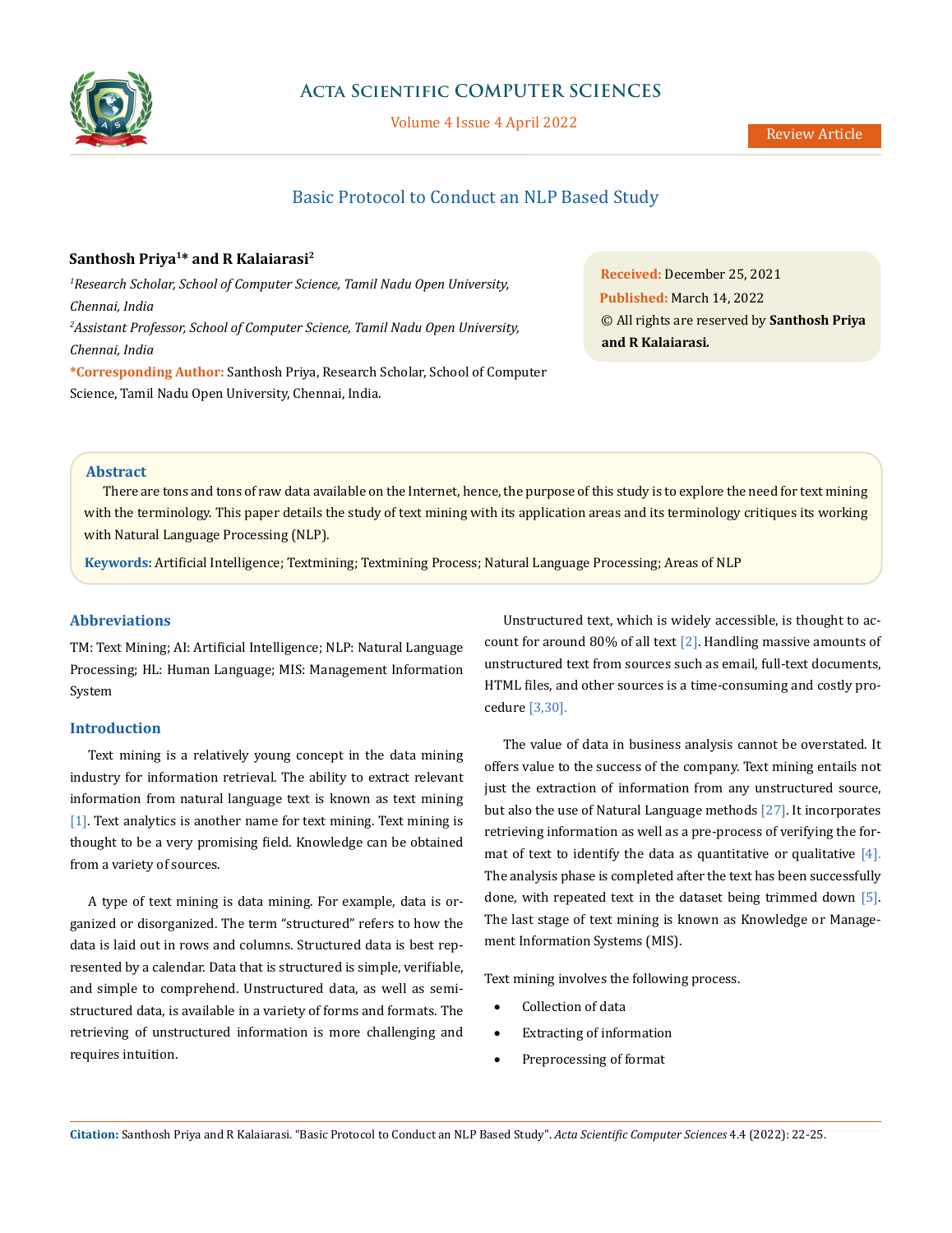- Analysis phase key
- Final results outcome in form or MIS

#### **Text mining process**



To search for something in a search engine, we must first enter a keyword, such as "Devotion," and the retrieved output will be content connected to the word "Devotion". Now we must decide which document is the most relevant to our search. It has been observed that a keyword search is not always sufficient when findings are speculative as there will be a larger result, therefore the search has to be reduced, but caution must be exercised as this can result in the loss of valuable data  $[5,28]$ . It may also make it impractical to analyze every document because each document describing "Devotion" may yield different conclusions and information, necessitating the use of text mining [6,26].

#### **Natural language processing**

Natural Language Processing (NLP) is an area of computer science and artificial intelligence concerned with Human Language  $(HL)$  [9,29]. it's a known fact that a computer can only read and write 0s and 1s. Text mining includes NLP, which is a part of it  $[7]$ .

#### **Areas of natural language processing**

To the best understanding of the difference between Text mining and NLP. It can be readily observed that text mining is the process to carry the data while NLP is the method to do the processing  $[8,10]$ . The following are the different areas where NLP is implemented in form of applications.

- **Sentiment Analysis**: (also known as opinion mining or emotion AI) is a type of artificial intelligence that analyses people's feelings. It's an NLP technique for detecting emotions in the text [11,12,14].
- **Chatbot:** A chatbot is a piece of software that mimics human communication [13].
- **Speech Recognition:** Exercising Recognition Alexa and Google Assistant are two of the most popular virtual assistants on the market today.
- **Machine translation:** Google Translator is the most famous example of machine translation [15,18].
- Spell Check: The spell is examined, and the findings are obtained afterward.
- • **Keyword search:** After removing any unnecessary terms, the keyword is used to search.
- **Information extraction:** The right data is need to be extracted [25].
- • **Advertisement Matching:** The recommendation of ads based on search history is projected [17].

#### **Terminologies used in text mining**

- Text cleanup—removes hyperlinks, special characters, and advertisements from websites, as well as figures and formulae from websites and documents [19].
- Tokenization: Tokenization is the act of breaking down unstructured data into tokens such as words, phrases, keywords, and other pieces [15].
- • **Stemming:** This is a method of reducing words to their simplest form. For example, stemming is frequently used to denote "doing", "done", and "do." Remove all stop words from the manuscript [16], including nouns, verbs, adjectives, pronouns, singular nouns, plural nouns, and other parts of speech.
- N-grams might be used in tokenization. It is necessary to create n-grams to understand the information. For example, "good" may be a positive attitude, while "not" is not, but when "not good" are combined, it becomes a negative feeling [21].

#### **Working on text mining**

From the perspective of A REAL-TIME REVIEW, "It's a good phone for the price, but it doesn't charge quickly, even with the 15w plug."

A two-word combination is referred to as a bi-gram. For example, "good phone" denotes a good phone, but "not charging" denotes a sluggish charging device. As a consequence, this may be used to compare the phone and the battery, with the former being characterized by its capabilities and the latter by its features [20,24].

**Citation:** Santhosh Priya and R Kalaiarasi*.* "Basic Protocol to Conduct an NLP Based Study". *Acta Scientific Computer Sciences* 4.4 (2022): 22-25.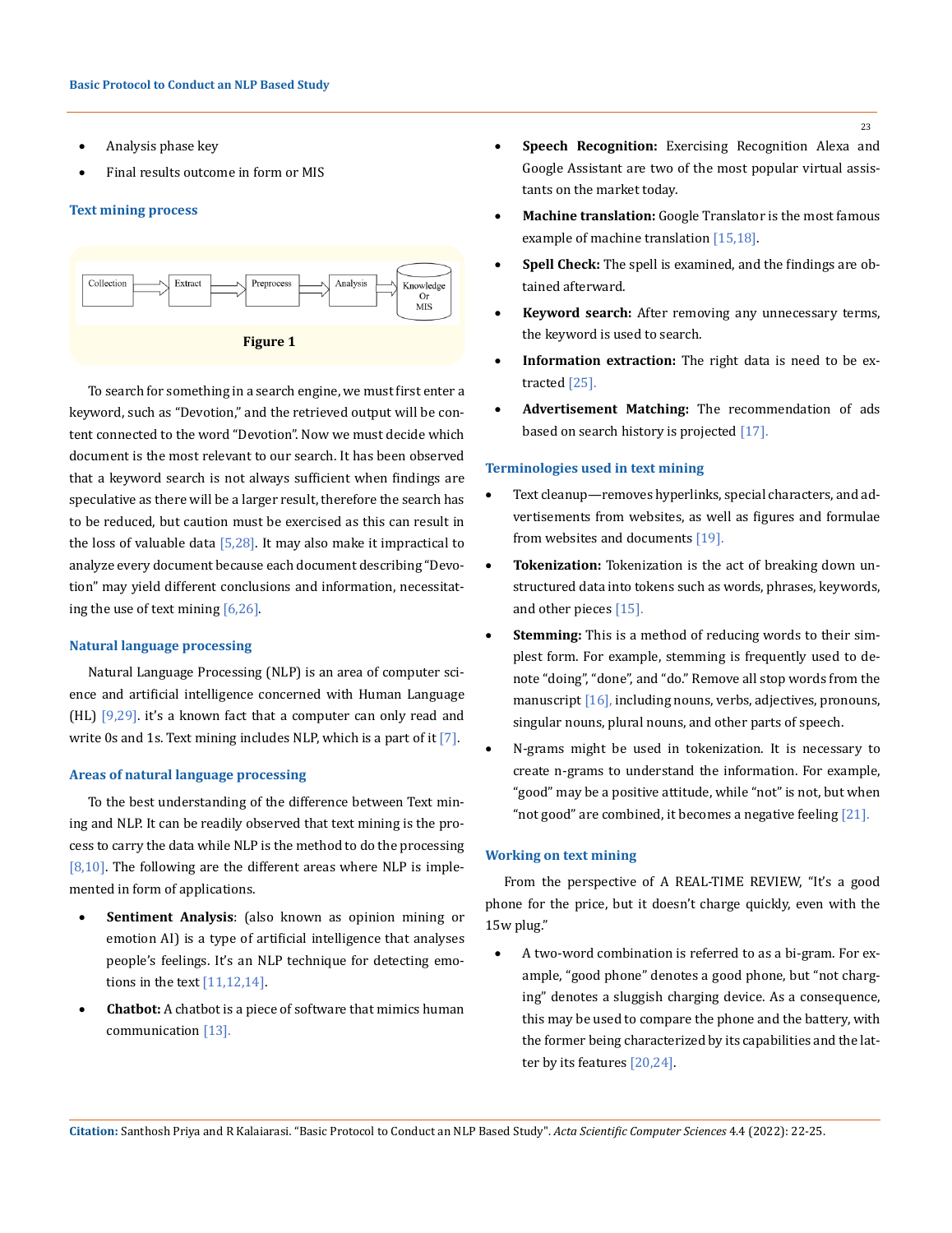A three-word combination is referred to as a tri-gram  $[22,23]$ . For example, "excellent phone pricing" denotes a reasonable and worthwhile price, but "not charging quickly" denotes a sluggish charging phone. You'll receive incorrect results if you try to analyze them without using the n-gram. It's pointless to analyze data like "good" "phone" "not" "quick" "charging" "price" individually.

## **Conclusion**

It is a known fact that industries depend on technology for their business development. Hence equivalent importance should be provided to utilize the right way of data, to have an easy way of using the right data for the right purpose with the use of the right technology. Considering the growth, in the trending field of NLP, more research on the effective way in mining the right data for the required purpose should be processed as the mining processes involves various terminology specifically under human supervision. The paper concludes with a study that research should be undertaken in the text mining process which should involve less human supervision.

#### **Bibliography**

- 1. [https://www.linguamatics.com/what-text-mining-text-ana](https://www.linguamatics.com/what-text-mining-text-analytics-and-natural-language-processing)[lytics-and-natural-language-processing](https://www.linguamatics.com/what-text-mining-text-analytics-and-natural-language-processing)
- 2. [https://www.altexsoft.com/blog/structured-unstructured](https://www.altexsoft.com/blog/structured-unstructured-data/)[data/](https://www.altexsoft.com/blog/structured-unstructured-data/)
- 3. D Khanaferov., *et al*[. "Social Network Data Mining Using Nat](https://ieeexplore.ieee.org/document/6882032?arnumber=6882032)[ural Language Processing and Density-Based Clustering".](https://ieeexplore.ieee.org/document/6882032?arnumber=6882032)  [2014 IEEE International Conference on Semantic Computing](https://ieeexplore.ieee.org/document/6882032?arnumber=6882032)  [\(2014\): 250-251.](https://ieeexplore.ieee.org/document/6882032?arnumber=6882032)
- 4. [https://thesai.org/Downloads/Volume7No11/Paper\\_53Text\\_](https://thesai.org/Downloads/Volume7No11/Paper_53Text_Mining_Techniques_Applications_and_Issues.pdf) [Mining\\_Techniques\\_Applications\\_and\\_Issues.pdf](https://thesai.org/Downloads/Volume7No11/Paper_53Text_Mining_Techniques_Applications_and_Issues.pdf)
- 5. Hernández-Blanco Antonio., *et al*[. "A systematic review of deep](https://www.hindawi.com/journals/complexity/2019/1306039/)  [learning approaches to educational data mining".](https://www.hindawi.com/journals/complexity/2019/1306039/) *Complexity* [2019 \(2019\).](https://www.hindawi.com/journals/complexity/2019/1306039/)
- 6. <https://www.educba.com/text-mining/>
- 7. ApurwaYadav., *et al.* ["A comprehensive review on resolving](https://doi.org/10.1016/j.aiopen.2021.05.001)  [ambiguities in natural language processing".](https://doi.org/10.1016/j.aiopen.2021.05.001) *AI Open* 2 (2021): [85-92.](https://doi.org/10.1016/j.aiopen.2021.05.001)
- 8. [Kevin Bretonnel Cohen. "Chapter 6 Biomedical Natural](https://doi.org/10.1016/B978-0-12-401678-1.00006-3)  [Language Processing and Text Mining". Editor \(s\): Indra Neil](https://doi.org/10.1016/B978-0-12-401678-1.00006-3)  [Sarkar, Methods in Biomedical Informatics, Academic Press](https://doi.org/10.1016/B978-0-12-401678-1.00006-3)  [\(2014\): 141-177.](https://doi.org/10.1016/B978-0-12-401678-1.00006-3)
- 9. [https://www.sciencedirect.com/science/article/pii/](https://www.sciencedirect.com/science/article/pii/B9780124016781000063) [B9780124016781000063](https://www.sciencedirect.com/science/article/pii/B9780124016781000063)
- 10. [https://www.techtarget.com/searchenterpriseai/definition/](https://www.techtarget.com/searchenterpriseai/definition/natural-language-processing-NLP) [natural-language-processing-NLP](https://www.techtarget.com/searchenterpriseai/definition/natural-language-processing-NLP)
- 11. [Saad Saidah and Saberi Bilal. "Sentiment Analysis or Opinion](https://ijaseit.insightsociety.org/index.php?option=com_content&view=article&id=9&Itemid=1&article_id=2137)  Mining: A Review". *[International Journal on Advanced Science,](https://ijaseit.insightsociety.org/index.php?option=com_content&view=article&id=9&Itemid=1&article_id=2137)  [Engineering and Information Technology](https://ijaseit.insightsociety.org/index.php?option=com_content&view=article&id=9&Itemid=1&article_id=2137)* 7 (2017): 1660.
- 12. [Gupta Vishal and Gurpreet S Lehal. "A survey of text mining](https://www.researchgate.net/publication/42802926_A_Survey_of_Text_Mining_Techniques_and_Applications)  techniques and applications". *[Journal of Emerging Technolo](https://www.researchgate.net/publication/42802926_A_Survey_of_Text_Mining_Techniques_and_Applications)[gies in Web Intelligence](https://www.researchgate.net/publication/42802926_A_Survey_of_Text_Mining_Techniques_and_Applications)* 1.1 (2009): 60-76.
- 13. [https://bigdata-madesimple.com/how-do-chatbots-work-an](https://bigdata-madesimple.com/how-do-chatbots-work-an-overview-of-the-architecture-of-a-chatbot/)[overview-of-the-architecture-of-a-chatbot/](https://bigdata-madesimple.com/how-do-chatbots-work-an-overview-of-the-architecture-of-a-chatbot/)
- 14. [Vijayarani S and Janani Ms. "Text Mining: open Source Tokeni](https://www.researchgate.net/publication/329800669_Text_Mining_Open_Source_Tokenization_Tools_An_Analysis)zation Tools – An Analysis". *[Advanced Computational Intelli](https://www.researchgate.net/publication/329800669_Text_Mining_Open_Source_Tokenization_Tools_An_Analysis)[gence: An International Journal \(ASCII\)](https://www.researchgate.net/publication/329800669_Text_Mining_Open_Source_Tokenization_Tools_An_Analysis)* 3 (2016).
- 15. [https://www.kdnuggets.com/2017/09/machine-learning](https://www.kdnuggets.com/2017/09/machine-learning-translation-google-translate-algorithm.html)[translation-google-translate-algorithm.html](https://www.kdnuggets.com/2017/09/machine-learning-translation-google-translate-algorithm.html)
- 16. [Jivani Anjali. "A Comparative Study of Stemming Algorithms".](https://www.researchgate.net/publication/284038938_A_Comparative_Study_of_Stemming_Algorithms)  *[International Journal of Computer Applications in Technology](https://www.researchgate.net/publication/284038938_A_Comparative_Study_of_Stemming_Algorithms)* 2 [\(2011\): 1930-1938.](https://www.researchgate.net/publication/284038938_A_Comparative_Study_of_Stemming_Algorithms)
- 17. [Jin-A Choi and Kiho Lim. "Identifying machine learning tech](https://www.sciencedirect.com/science/article/pii/S2405959520301090)[niques for classification of target advertising".](https://www.sciencedirect.com/science/article/pii/S2405959520301090) *ICT Express* 6.3 [\(2020\).](https://www.sciencedirect.com/science/article/pii/S2405959520301090)
- 18. <http://jkhighereducation.nic.in/jkrjmcs/issue1/15.pdf>
- 19. [https://towardsdatascience.com/nlp-building-text-cleanup](https://towardsdatascience.com/nlp-building-text-cleanup-and-preprocessing-pipeline-eba4095245a0)[and-preprocessing-pipeline-eba4095245a0](https://towardsdatascience.com/nlp-building-text-cleanup-and-preprocessing-pipeline-eba4095245a0)
- 20. Shervin Minaee., *et al*[. "Deep Learning--based Text Classifica](https://doi.org/10.1145/3439726)[tion: A Comprehensive Review".](https://doi.org/10.1145/3439726) *ACM Computing Surveys* 54.3 [\(2022\): 1-40.](https://doi.org/10.1145/3439726)
- 21. [https://towardsdatascience.com/understanding-word-n](https://towardsdatascience.com/understanding-word-n-grams-and-n-gram-probability-in-natural-language-processing-9d9eef0fa058)[grams-and-n-gram-probability-in-natural-language-process](https://towardsdatascience.com/understanding-word-n-grams-and-n-gram-probability-in-natural-language-processing-9d9eef0fa058)[ing-9d9eef0fa058](https://towardsdatascience.com/understanding-word-n-grams-and-n-gram-probability-in-natural-language-processing-9d9eef0fa058)

**Citation:** Santhosh Priya and R Kalaiarasi*.* "Basic Protocol to Conduct an NLP Based Study". *Acta Scientific Computer Sciences* 4.4 (2022): 22-25.